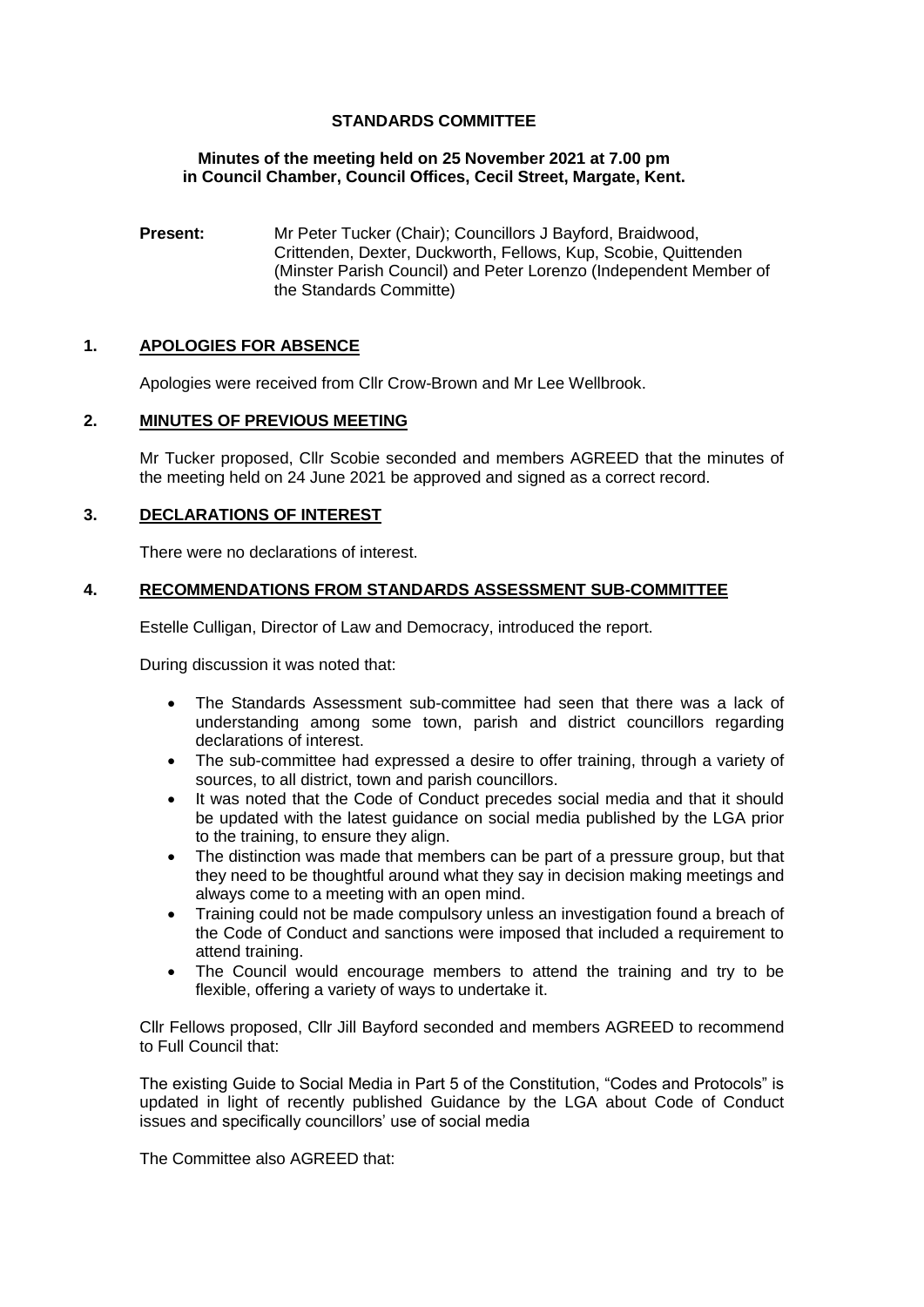Training should be offered to councillors on declarations of interests and issues about membership of social media groups, to include independent persons and town/parish councillors.

## **5. RECOMMENDATIONS OF THE CONSTITUTIONAL REVIEW WORKING PARTY**

The recommendations in this report were considered by the Constitutional Review Working Party on 11 November 2021.

Estelle Culligan presented the report noting that:

- The first recommendation was to make a change to the Constitution affecting the circumstances in which certain applications would be put before the Planning Committee.
- This change was set out in order to resolve an ambiguity of wording that existed in the Constitution.
- This proposal followed a judicial review decision that resulted in a planning permission being quashed, due to the Judge's statement that there was the possible perception of bias in the interpretation of the existing wording.

Cllr Kup proposed, Cllr Duckworth seconded and members AGREED to recommend to Full Council:

1 To amend Part 3 Section C of the Constitution, "COUNCIL FUNCTIONS CARRIED OUT BY COMMITTEES", as follows (additional words in bold italics):

"2.2 Within the policies laid down by the Council, the Committee will:

2.2.1 Determine individual applications for planning permission and any other application made under planning legislation where:

a) It is an application which the Director of Housing and Planning or Planning Applications Manager In consultation with the Chairman or Vice Chairman of the Planning Committee, considers to be of significant public interest;

b) It is an application which Council Members have specifically requested to be referred to the Planning Committee in accordance with the requirements of any Member's Call in Procedure from time to time approved by the Council (set out in the Protocol for the Guidance of Planning Committee Members and Officers);

c) The application has been submitted by or on behalf of a Member or an Officer of the Council;

d) It is an application by or on behalf of Thanet District Council *or on land owned by Thanet District Council or any company of which Thanet District Council is a party.*

2 To agree to recommend to Council to amend Article 8 of the Council's Constitution as follows (amended words in bold italics):

"8.02 No member or substitute member of the General Purposes Committee, Planning Committee or the Licensing Board will be allowed to take their seat on the committee unless they have received relevant, appropriate, up-to-date training.

8.03 In relation to the Planning Committee this is attending at least one training session run by the Council's Planning team every *year*. In relation to the Licensing Board this is attending at least one training session run by the Council's Licensing team every *year*. In relation to the General Purposes Committee this is attending at least one training session run by the Council's Monitoring Officer at least every *year*."

3 To agree to recommend to delete paragraph 5 regarding Training, from the "Council's Protocol for the Guidance of Planning Committee Members and Officers", as the paragraph is made redundant by Article 8. Paragraph 5 states: